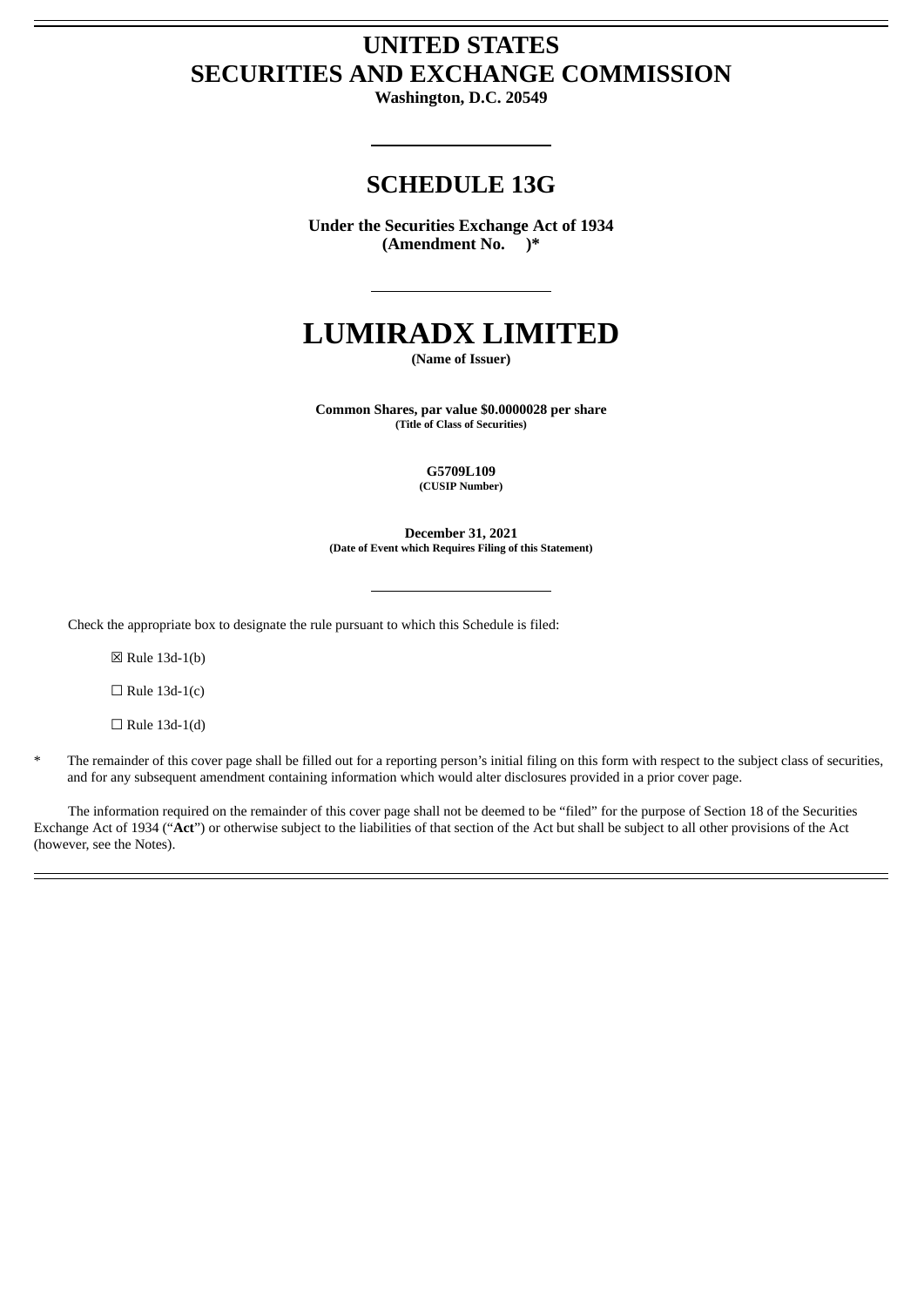CUSIP No. G5709L109 2 and 2008 13G Page 2 of 5 Pages 2 of 5 Page 2 of 5 Pages

| <b>NAMES OF REPORTING PERSONS</b><br>1.                                     |                                                                                                      |    |                               |  |
|-----------------------------------------------------------------------------|------------------------------------------------------------------------------------------------------|----|-------------------------------|--|
|                                                                             | Petrichor Healthcare Capital Management LP                                                           |    |                               |  |
| 2.                                                                          | CHECK THE APPROPRIATE BOX IF A MEMBER OF A GROUP (see instructions)<br>(a) $\Box$<br>$(b) \boxtimes$ |    |                               |  |
|                                                                             |                                                                                                      |    |                               |  |
| 3.                                                                          | <b>SEC USE ONLY</b>                                                                                  |    |                               |  |
| 4.                                                                          | CITIZENSHIP OR PLACE OF ORGANIZATION                                                                 |    |                               |  |
|                                                                             | Delaware                                                                                             |    |                               |  |
|                                                                             |                                                                                                      | 5. | <b>SOLE VOTING POWER</b>      |  |
| <b>NUMBER OF</b><br><b>SHARES</b><br><b>BENEFICIALLY</b><br><b>OWNED BY</b> |                                                                                                      |    | $\mathbf{0}$                  |  |
|                                                                             |                                                                                                      | 6. | <b>SHARED VOTING POWER</b>    |  |
|                                                                             |                                                                                                      |    | 3,592,620(1)                  |  |
| EACH<br><b>REPORTING</b>                                                    |                                                                                                      | 7. | <b>SOLE DISPOSITIVE POWER</b> |  |
|                                                                             | <b>PERSON</b><br><b>WITH</b>                                                                         |    | $\mathbf{0}$                  |  |
|                                                                             |                                                                                                      | 8. | SHARED DISPOSITIVE POWER      |  |
|                                                                             |                                                                                                      |    | 3,592,620 (1)                 |  |
| 9.                                                                          | AGGREGATE AMOUNT BENEFICIALLY OWNED BY EACH REPORTING PERSON                                         |    |                               |  |
|                                                                             | 3,592,620 (1)                                                                                        |    |                               |  |
| 10.                                                                         | CHECK IF THE AGGREGATE AMOUNT IN ROW (9) EXCLUDES CERTAIN SHARES (see instructions)                  |    |                               |  |
|                                                                             | $\Box$                                                                                               |    |                               |  |
| 11.                                                                         | PERCENT OF CLASS REPRESENTED BY AMOUNT IN ROW (9)                                                    |    |                               |  |
|                                                                             | $7.9\%$ $(2)$                                                                                        |    |                               |  |
| 12.                                                                         | TYPE OF REPORTING PERSON (see instructions)                                                          |    |                               |  |
|                                                                             | IA                                                                                                   |    |                               |  |

(1) Consists of 2,803,706 Common Shares (as defined herein) held by Petrichor (as defined herein) and 788,914 Common Shares issuable upon the exercise of warrants of the Issuer held by Petrichor.

(2) The percentage set forth in Row 11 of this Cover Page is based on 45,241,767 Common Shares outstanding as of September 28, 2021, as reported on the Form 20-F filed by the Issuer (as defined herein) with the Securities and Exchange Commission on September 29, 2021.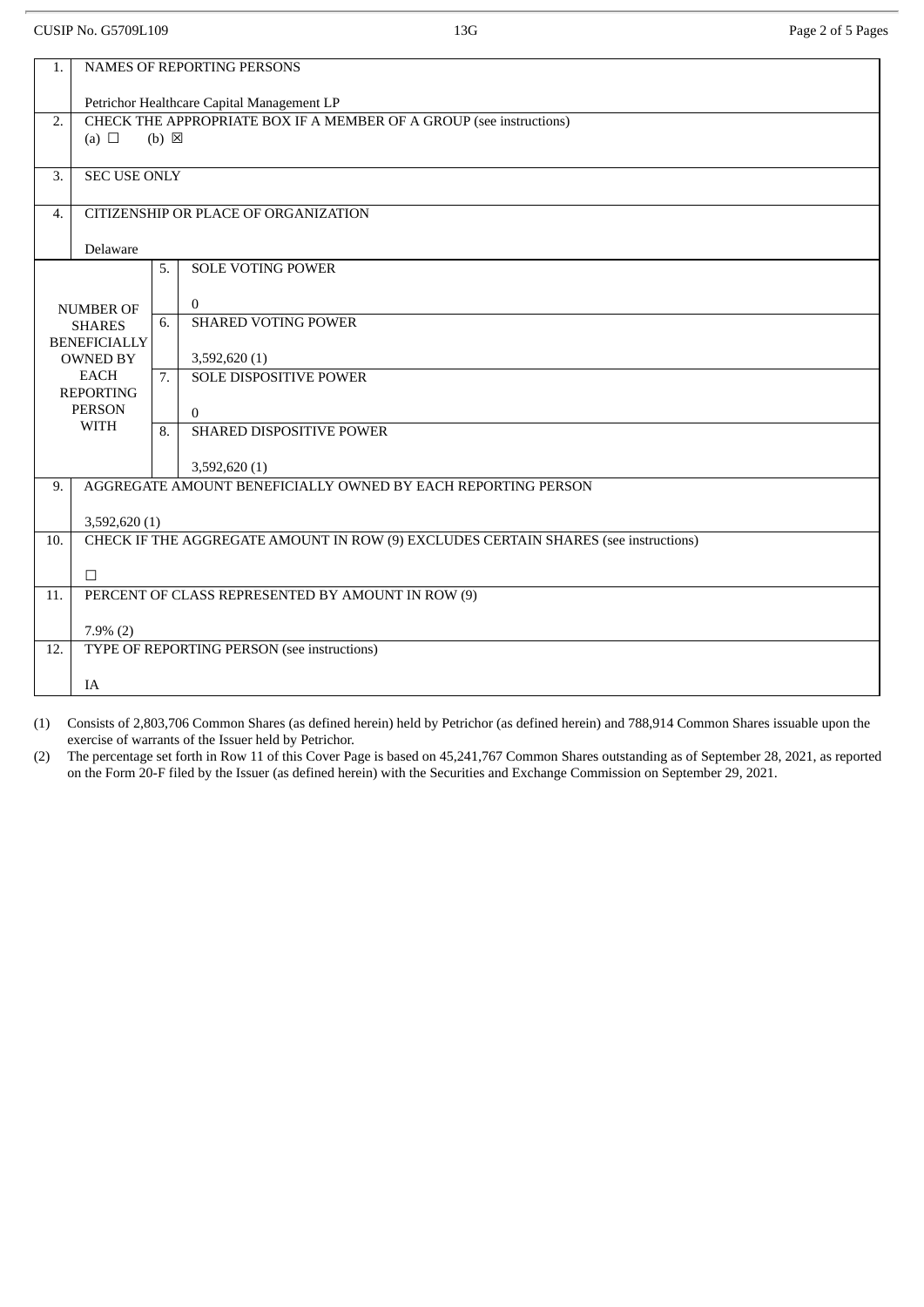#### CUSIP No. G5709L109 **13G** Page 3 of 5 Pages

#### **Item 1.**

#### (a) **Name of Issuer**

LumiraDx Limited

#### (b) **Address of Issuer's principal executive offices**

c/o Ocorian Trust (Cayman) Limited, PO Box 1350, Windward 3, Regatta Office Park, Grand Cayman KY1-1108 Cayman Islands

#### **Item 2.**

#### (a) **Name of person filing**

This Schedule 13G is being filed on behalf of Petrichor Healthcare Capital Management LP ("**Petrichor**") with respect to the Common Shares, \$0.0000028 par value per share (the "**Common Shares**"), of LumiraDx Limited, a Cayman Islands exempted company (the "**Issuer**").

#### (b) **Address or principal business office or, if none, residence**

220 East 42nd Street, New York, NY 10017

(c) **Citizenship**

See Row 4 of the Cover Page.

#### (d) **Title of class of securities**

Common Shares, par value \$0.0000028 per share

(e) **CUSIP No.**

G5709L109

#### Item 3. If this statement is filed pursuant to §§240.13d-1(b) or 240.13d-2(b) or (c), check whether the person filing is a:

- (a)  $\Box$  Broker or dealer registered under section 15 of the Act (15 U.S.C. 780).
- (b)  $\Box$  Bank as defined in section 3(a)(6) of the Act (15 U.S.C. 78c).
- (c)  $\Box$  Insurance company as defined in section 3(a)(19) of the Act (15 U.S.C. 78c).
- (d) ☐ Investment company registered under section 8 of the Investment Company Act of 1940 (15 U.S.C. 80a-8).
- (e)  $\boxtimes$  An investment adviser in accordance with §240.13d-1(b)(1)(ii)(E);
- (f)  $\Box$  An employee benefit plan or endowment fund in accordance with §240.13d-1(b)(1)(ii)(F);
- (g)  $\Box$  A parent holding company or control person in accordance with §240.13d-1(b)(1)(ii)(G);
- (h)  $\Box$  A savings associations as defined in Section 3(b) of the Federal Deposit Insurance Act (12 U.S.C. 1813);
- (i)  $\Box$  A church plan that is excluded from the definition of an investment company under section 3(c)(14) of the Investment Company Act of 1940 (15 U.S.C. 80a-3);
- (j)  $\Box$  A non-U.S. institution in accordance with Rule 13d-1(b)(1)(ii)(J);
- (k)  $\Box$  Group, in accordance with §240.13d-1(b)(1)(ii)(K).

If filing as a non-U.S. institution in accordance with Rule 13d-1(b)(1)(ii)(J), please specify the type of institution: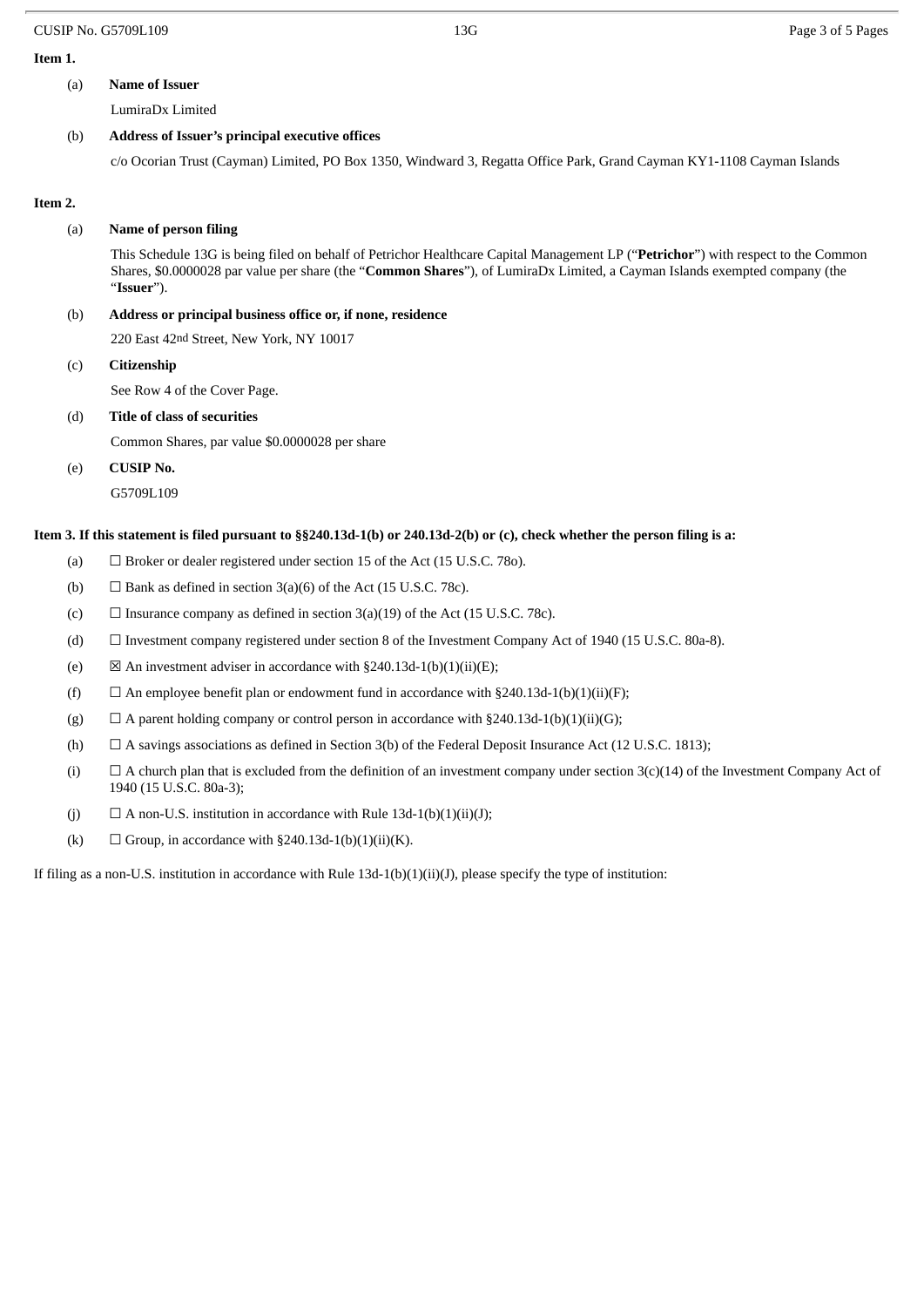#### CUSIP No. G5709L109 2012 13G Page 4 of 5 Pages 2013 13G

#### **Item 4. Ownership.**

The information required by Items 4(a)-(c) is set forth in Rows 5-11 of each Cover Page and is incorporated herein by reference.

#### **Item 5. Ownership of 5 Percent or Less of a Class.**

Not applicable.

#### **Item 6. Ownership of More than 5 Percent on Behalf of Another Person.**

Not applicable.

#### Item 7. Identification and Classification of the Subsidiary Which Acquired the Security Being Reported on by the Parent Holding Company or **Control Person.**

Not applicable.

#### **Item 8. Identification and Classification of Members of the Group.**

Not applicable.

#### **Item 9. Notice of Dissolution of Group.**

Not applicable.

#### **Item 10. Certification.**

By signing below I certify that, to the best of my knowledge and belief, the securities referred to above were not acquired and are not held for the purpose of or with the effect of changing or influencing the control of the issuer of the securities and were not acquired and are not held in connection with or as a participant in any transaction having that purpose or effect, other than activities solely in connection with a nomination under § 240.14a-11.